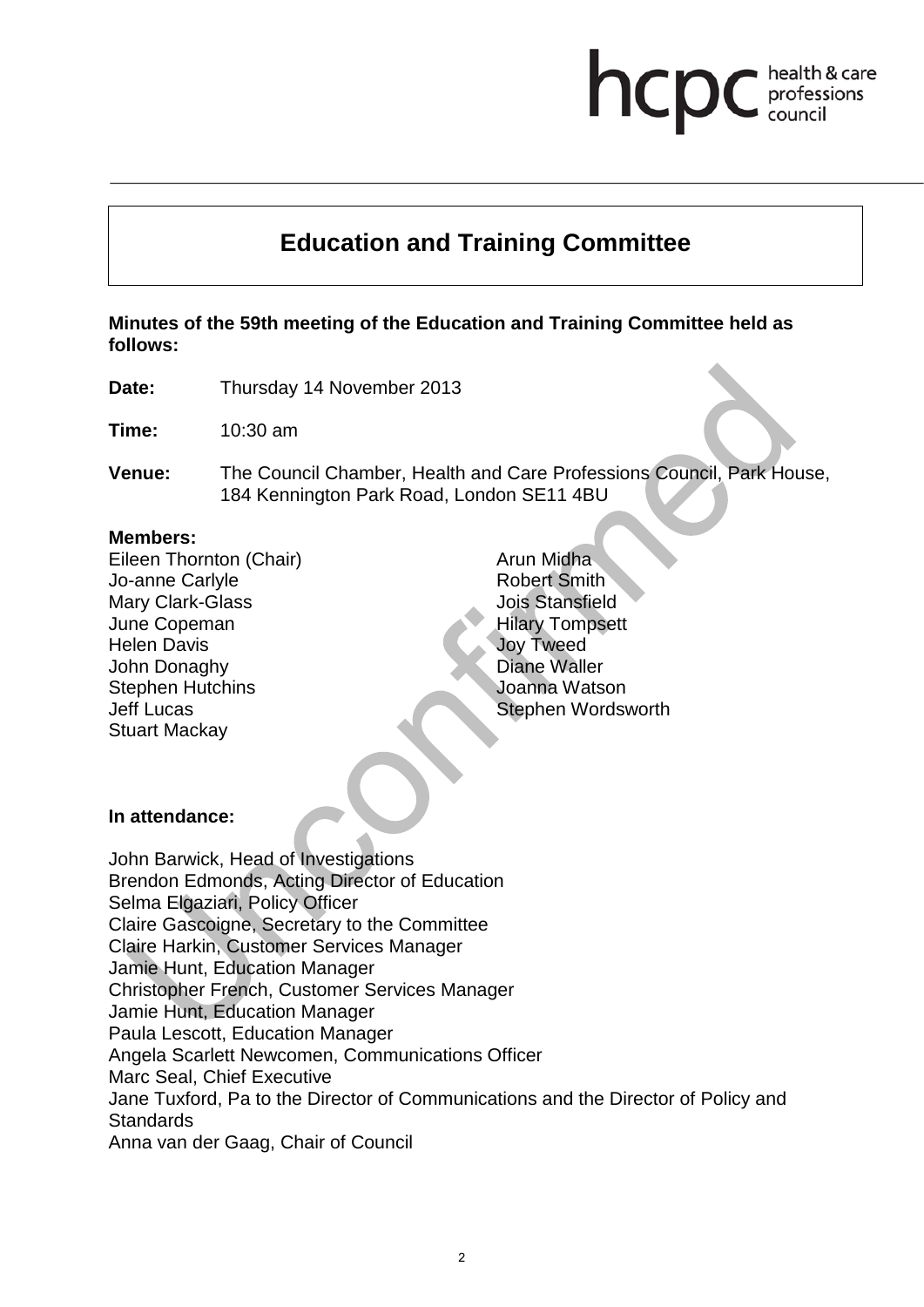# Part 1 – Public Agenda

#### **Item 1 - Chair's welcome and introduction**

- 1.1 The Chair asked the Chair of Council to provide the Committee with an update on the governance reconstitution progress.
- 1.2 The Committee noted that the recruitment process has concluded and the HCPC has made its recommendation to the Privy Council to appoint 11 Council members. However, this recommendation cannot be confirmed until after the Constitution Order is in place. It is currently expected that this will be in place in early January 2014. Education and Training Committee members were informed that today's meeting is likely to be the last of its current constitution.

#### **Item 2 - Apologies for absence**

2.1 Apologies for absence were received from Penny Renwick and Jeff Seneviratne.

#### **Item 3 - Approval of agenda**

3.1 The Committee approved the agenda.

#### **Item 4 - Declaration of members' interests**

4.1 Members had no interests to declare in connection with the items on the agenda.

#### **Item 5 - Minutes of the meeting of 12 September 2013 (ETC 52/13)**

5.1 The minutes were accepted as a correct record to be signed by the Chair.

#### **Item 6 - Matters arising from previous meetings (ETC 53/13)**

6.1 The Committee noted the list of actions agreed at previous meetings.

#### **Item 7 - Director of Education's report (ETC54/13)**

- 7.1 The Committee received a paper from the Director of Education detailing the work of the Education Department between September and November 2013, providing updates on on-going projects, progress against the Department's work plan and statistics on the approval and monitoring processes.
- 7.2 The Committee noted the following points in the report:-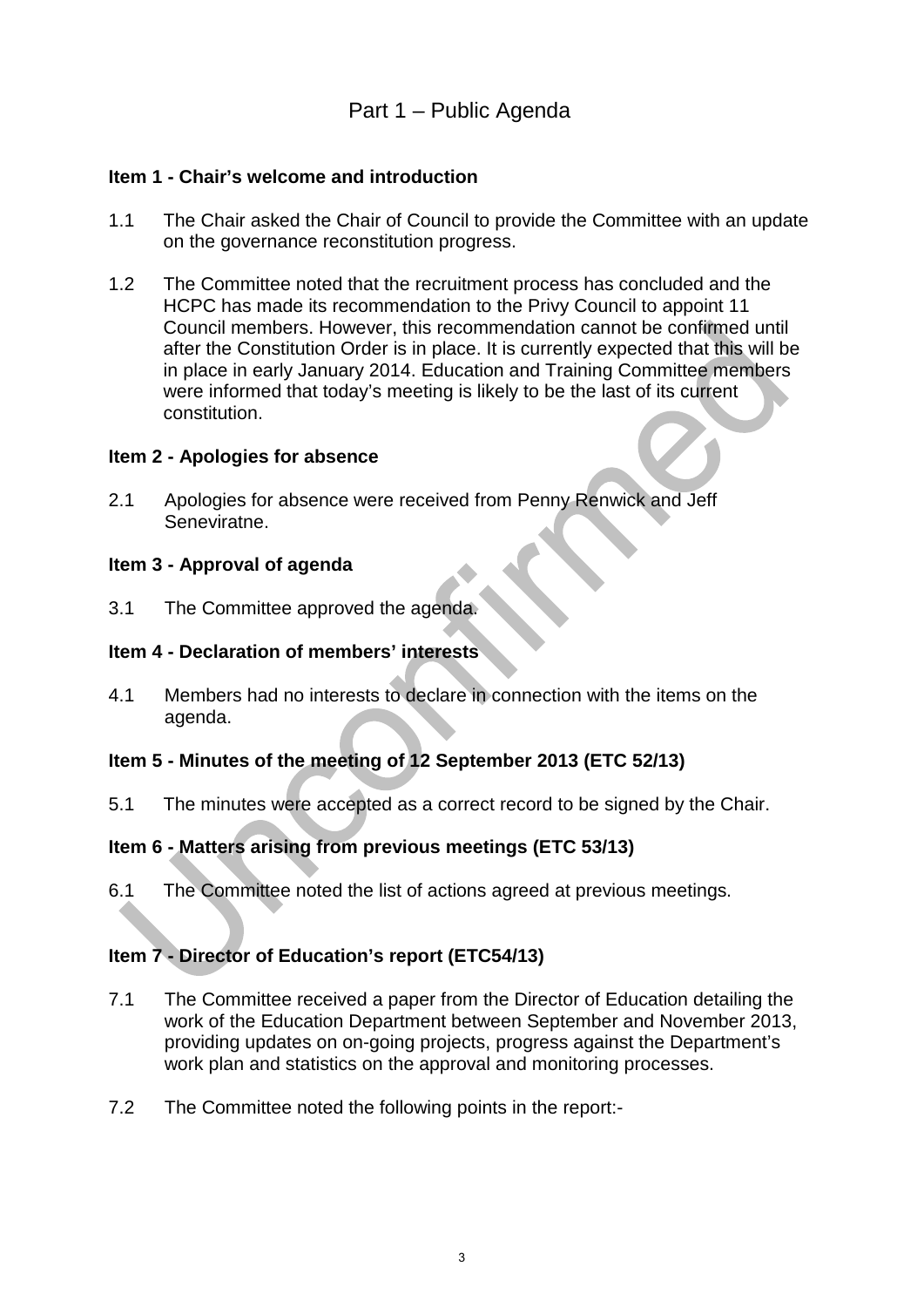- since the Committee's last meeting in September, 15 visits covering 27 programmes have taken place. To date, 71 visits have been scheduled in 2013-14;
- the majority of these visits are to social worker programmes (75%);
- the Department has now completed annual monitoring for the 2012-13 academic year. Scheduling for the 2013-14 academic year is now underway;
- the Department has received one new concern since its last report to the Committee. Two concerns have been referred to the Fitness to Practice Department and there is one outstanding concern which is on today's agenda for consideration;
- preparations are underway for the approval of independent prescribing programmes following recent legislative changes; and
- the Department has delivered the first six education seminars planned for 2013-14. Two more seminars are planned in January and February 2014, both focusing on service user and carer involvement.
- 7.3 The Committee discussed developments in the education profile of the Paramedic profession. The Committee noted that the profession had made progress in moving towards a norm of degree level entry.
- 7.4 The Committee discussed the use of the major change process. It was noted that the Department aims to work on improving education providers understanding of this process and its appropriate use.
- 7.5 The Committee noted the report.

#### **Item 8 - Outcomes of consultation on HCPC registration fees and amendments to the HCPC Registration and Fees Rules (ETC 55/13)**

- 8.1 The Committee received a paper containing the draft fees consultation responses document.
- 8.2 The Committee noted that the HCPC held a public consultation between 10 July 2013 and 1 October 2013 on proposals to increase its fees. In order to increase the fees, an amendment to the Registration and Fees (Order of Council) Rules 2003 is required.
- 8.3 During discussions the following points were made:-
	- 521 responses were received to the consultation document. 496 responses (95%) were made by individuals, of which 485 (98%) were HCPC registered professionals. 25 responses (5%) were made on behalf of organisations;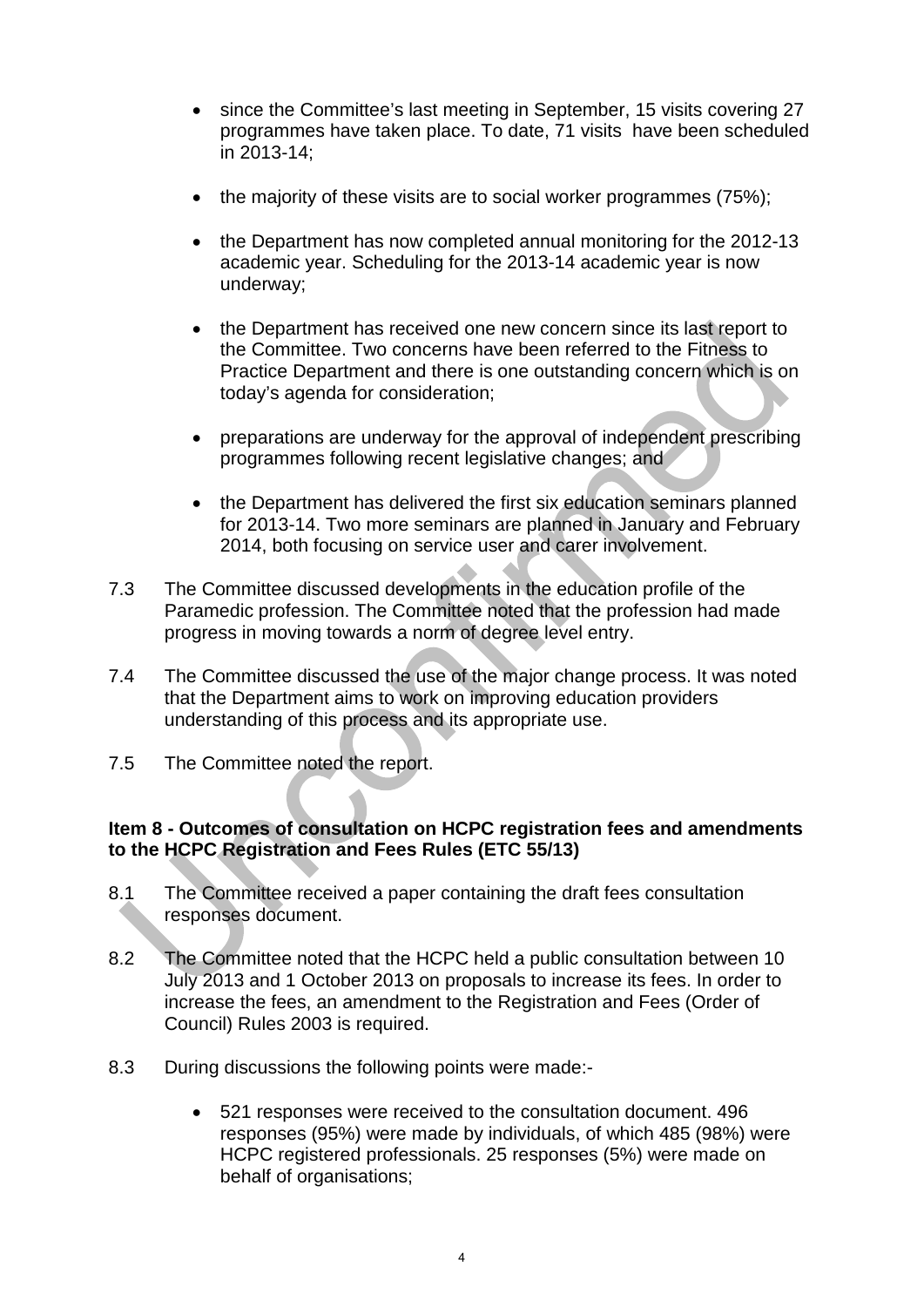- this response rate represents a significant increase on the last fees consultation in 2009. However this still represents a small proportion of the HCPC's registrant population;
- the majority of respondents disagreed with the proposed increase to the renewal fee. Many of these respondents argued that an increase was unfair at a time when registrants had not seen their wages rise with inflation; and
- a number of respondents agreed with the proposed increase, arguing that it was a small increase which was below the rate of inflation and that the increase was necessary to uphold current standards.
- 8.4 The Committee discussed the impact of the fee increase on the HCPC's newest profession, social workers. It was noted that this group saw a fee increase in August 2012 when the HCPC assumed regulation responsibility from the state subsidised GSCC. It was noted that the HCPC had made no assurances of a fee freeze for this group.
- 8.5 The Committee discussed the possibility of staggering a fee increase over a number of years. It was noted that this would be administratively burdensome and that the current 2 year renewal cycle would make a staggered increase difficult to implement.
- 8.6 The Committee noted that past consultation has shown that registrants prefer small and more frequent fee increases, to larger less regular increases.
- 8.7 The Committee requested that the wording of the response document be revisited to strengthen the HCPC's arguments for the increase. It was noted that the absence of an increase in line with inflation has in real terms amounted to a cut. The Committee felt that this should be emphasised. It was agreed that these suggestions would be put to the Council during its consideration of the document.
- 8.8 The Committee noted the report.

#### **Item 9 - Fees review 2013 – consequential amendments to HCPC admission forms (ETC 56/13)**

- 9.1 The Committee received a paper for approval from the Executive.
- 9.2 The Committee noted that if the proposed fee increase is agreed by Council in December 2013, the HCPC's admission forms will need to be amended to show the change agreed. If agreed, the new fees will be effective from 1 April 2014; however it is necessary to amend the admission forms ahead of this date to provide adequate preparation.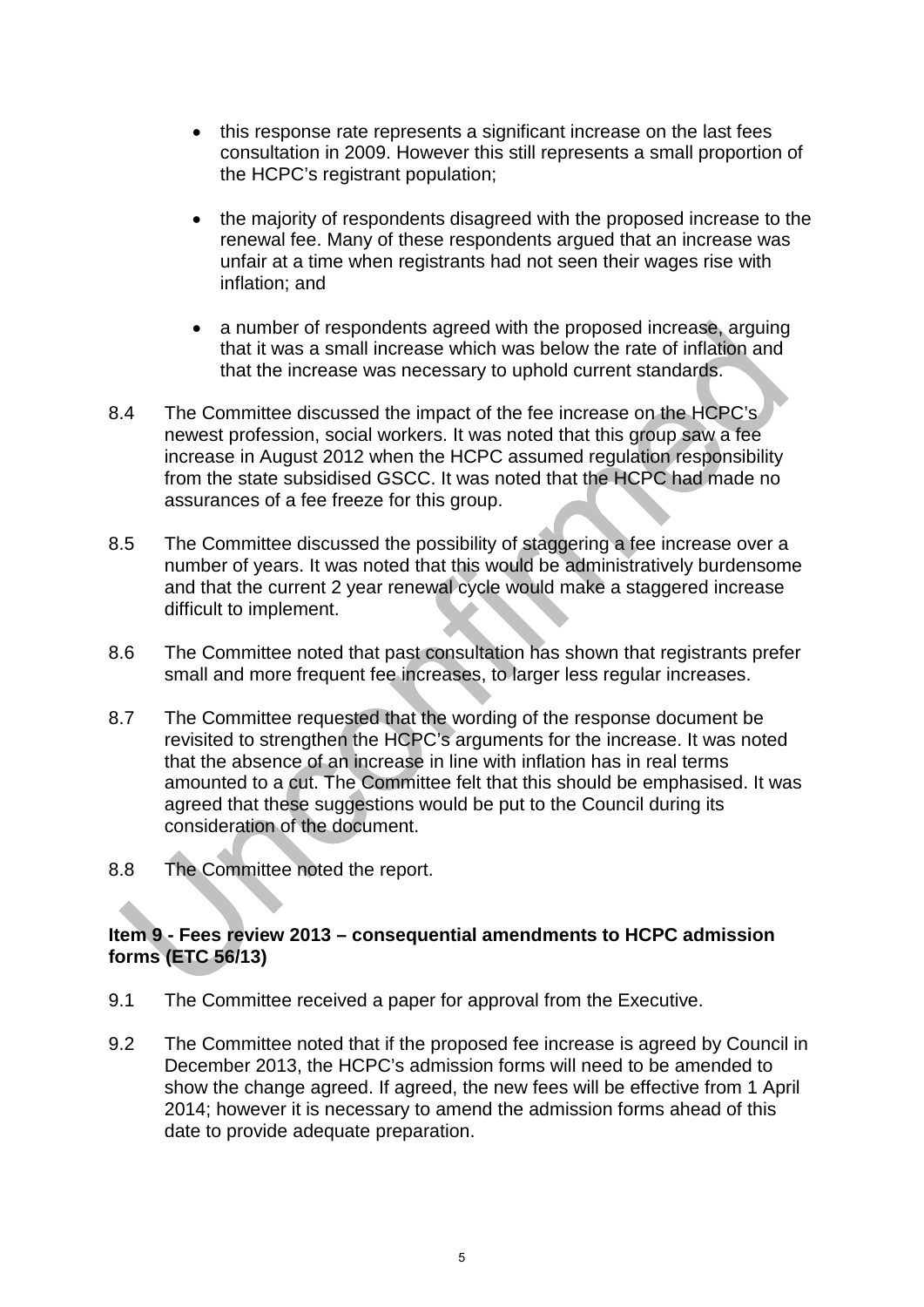- 9.3 The Committee noted that the Registration Department currently returns approximately 20% of UK and readmission application forms received for the first time, due to incorrect completion. It is hoped that the addition of a new instructional page at an early part of the forms will reduce the number that need to be returned, saving time and resources for both HCPC and registrants.
- 9.4 The Committee agreed to recommend the paper to Council for approval.

#### **Item 10 - Consultation on standards of proficiency for hearing aid dispensers (ETC 57/13)**

- 10.1 The Committee received a paper for discussion/approval from the Executive. The paper formed a consultation paper and draft standards of proficiency for hearing aid dispensers.
- 10.2 The Committee noted that as few changes were suggested to the professionspecific standards of proficiency for hearing aid dispensers by the British Society of Hearing Aid Audiologists, the HCPC has not sought further advice on the changes from an individual hearing aid dispenser. This advice may be sought from a hearing aid dispenser HCPC partner following the results of the consultation.
- 10.3 The Committee agreed to recommend the paper to Council for approval, subject to minor editing changes and legal scrutiny.

#### **Item 11 - Health and Character review (ETC 58/13)**

- 11.1 The Committee received a paper from the executive detailing the findings of a recent health and character process review.
- 11.2 The Committee noted that the Fitness to Practise Department has conducted a review of the health and character process, which covers the period 1 April 2011 to 31 March 2013. Going forward, the Fitness to Practise Department will produce a Health and Character Review on a biennial basis, covering a twoyear period from 1 June-31 May, to coincide with the registration renewal cycle of the professions regulated by the HCPC.
- 11.3 The Committee noted the following points;
	- during the review period, 1327 cases with declarations were logged. Of that number, 1276 were declarations made on application for admission or readmission to the Register and 51 were declarations made on renewal;
	- the total number of cases where registration or renewal of registration was refused during the period is 46 out of a total of 831 cases considered by panels;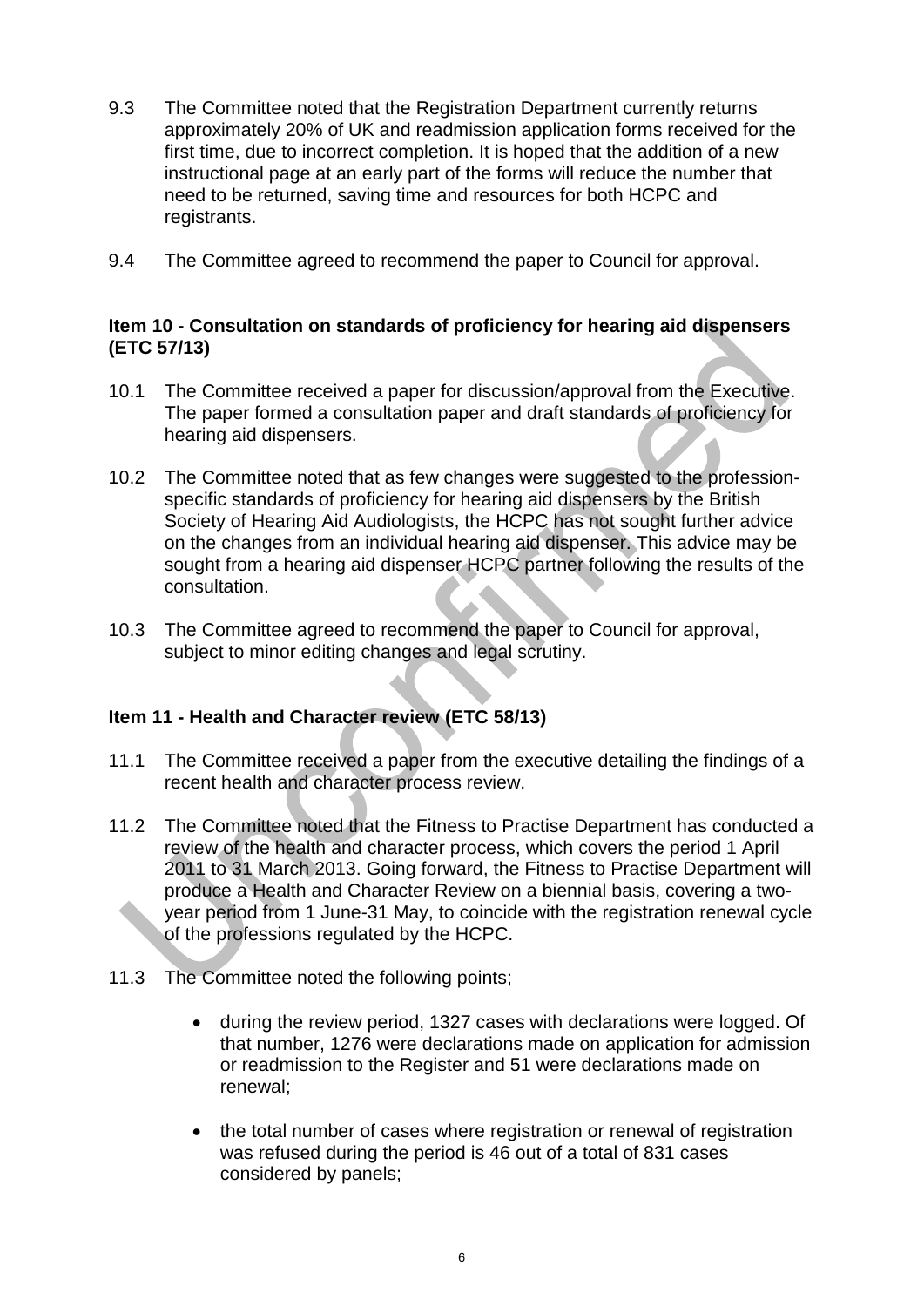- a total of 40 appeals have been received against decisions made by Registration Panels under the health and character policy to refuse entry or renewal to the register; and
- Registration Panels are chaired by a member of the Council who is not a member of the Education and Training Committee.
- 11.4 The Committee discussed the proportion of declarations considered by registration panels. It noted that 64% of declarations received in the review period were considered by a Registration Panel, compared to 88% in the last review. This can in part be explained by updates to the Health and Character Policy, which sets out the types of matters declared which can be approved administratively, without the need to be put before a Registration Panel.
- 11.5 The Committee discussed the audit of Registration Panel decisions. It was noted that the Fitness to Practise Department has a dedicated audit team who continuously review processes for compliance. The Committee discussed the merits of this team sitting within or outside the Department.
- 11.6 The Committee noted the report.

### **Item 12 - Review of approval visits to social work pre-registration programmes in the 2012–13 academic year (ETC 59/13)**

- 12.1 The Committee received a paper from the executive providing analysis of the first year of visits to social work education and training programmes in England
- 12.2 The Committee noted the following points
	- the average number of conditions set for social work programmes is broadly comparable with new programmes from other professions, with on average, one fewer condition set per programme;
	- programme management and resources, curriculum and assessment, and practice placements was an area in which a higher proportion of conditions were applied;
	- as of 31 August 2013, 43 programmes have now completed the approval process and were granted approval on an open-ended basis, subject to meeting on-going monitoring requirements;
	- in total, 26 education providers closed programmes;
	- the primary audience of the report is education providers;
	- the report will be promoted via social media and online, but would not be printed; and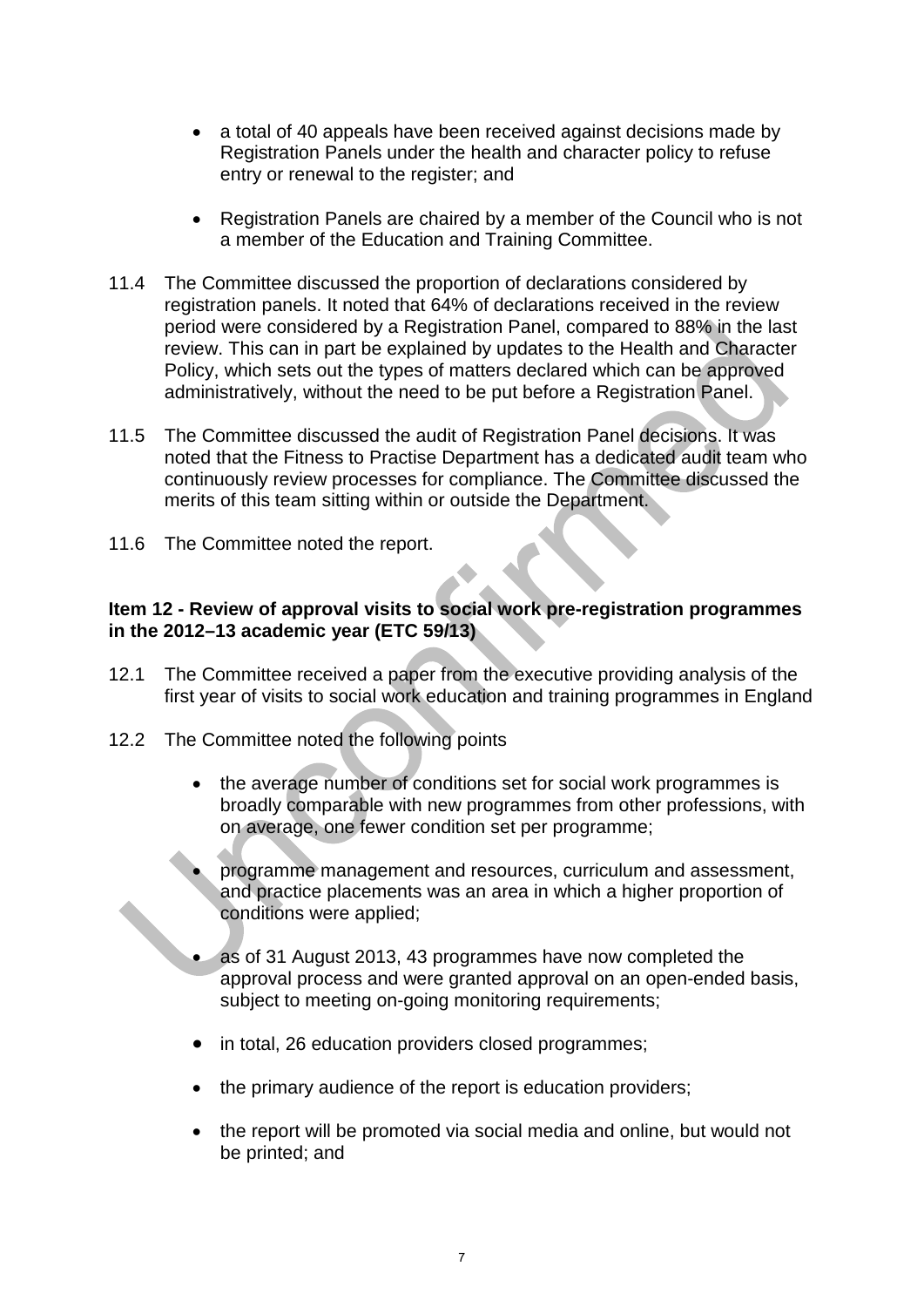- with regards to the student suitability scheme, between 1 August 2012 and 31 May 2013, 16 new cases concerning social work students were received. No cases have required consideration by an Assessment Panel or Adjudicator to date.
- 12.3 The Committee noted the report.

The Committee noted the following items:

### **Item 13 - Education System Build Major Project – update (ETC 60/13)**

# **Item 14 - Paramedic Evidence Based Education Project (PEEP) (ETC 61/13)**

**Item 15 - Guidance for disabled people wanting to become health and care professionals - update (ETC 62/13)**

**Item 16 - Professional indemnity - update (ETC 63/13)**

#### **Item 17 - Any other business**

17.1 The Chair of Council expressed her thanks to the Committee for their service and contribution development of the HCPC's Education and Training Committee. Particular thanks were given to the Chair for her many years of leading the Committee.

#### **Item 18 - Date and time of next meeting**

Thursday 6 March 2014, 10.30am

#### **Resolution**

The Committee agreed to adopt the following resolution:

'The Committee hereby resolves that the remainder of the meeting shall be held in private, because the matters being discussed relate to one or more of the following;

(a) information relating to a registrant, former registrant or applicant for registration;

(b) information relating to an employee or officer holder, former employee or applicant for any post or office;

(c) the terms of, or expenditure under, a tender or contract for the purchase or supply of goods or services or the acquisition or disposal of property;

(d) negotiations or consultation concerning labour relations between the Council and its employees;

(e) any issue relating to legal proceedings which are being contemplated or instituted by or against the Committee or the Council;

(f) action being taken to prevent or detect crime or to prosecute offenders;

(g) the source of information given to the Committee in confidence; or

(h) any other matter which, in the opinion of the Chair, is confidential or the public